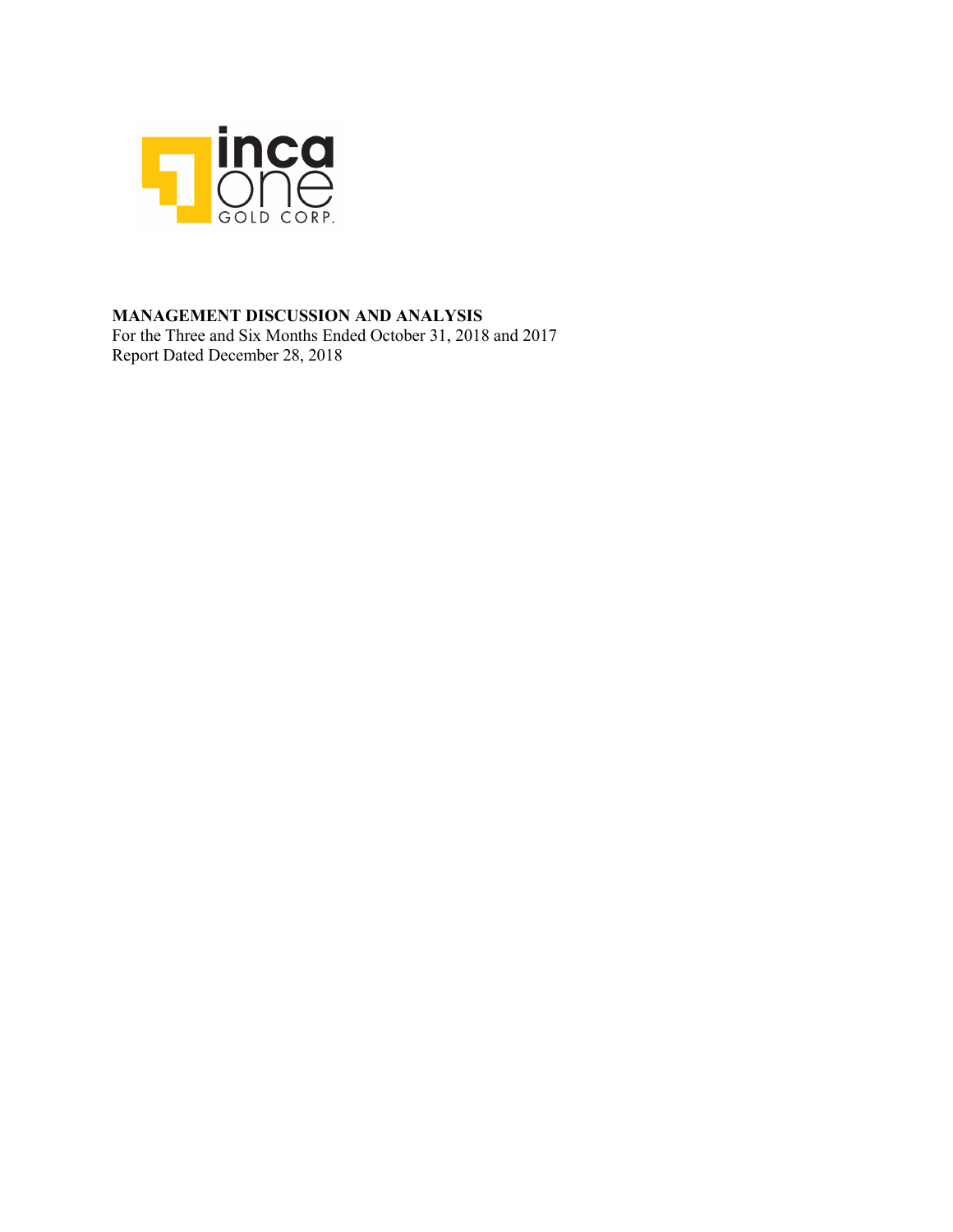Management Discussion & Analysis For the Three and Six Months Ended October 31, 2018 and 2017

This Management's Discussion and Analysis ("MD&A") of Inca One Gold Corp. (the "Company" or "Inca One") has been prepared by management as of December 28, 2018, and should be read in conjunction with the Company's unaudited condensed interim consolidated financial statements for the three and six months ended October 31, 2018 and 2017 and the related notes thereto. This MD&A has been reviewed and approved by the Board of Directors of the Company. Unless otherwise specified, all financial information has been prepared in accordance with International Financial Reporting Standards ("IFRS") as issued by the International Accounting Standards Board. All dollar amounts herein are expressed in United States Dollars unless stated otherwise. During the quarter ended July 31, 2018, the Company changed its presentation currency to the United States Dollar. References to CAD\$ are to Canadian dollars and references to restated ("Restated") financial information are to amounts previously reported in Canadian dollars.

This MD&A contains forward-looking statements and should be read in conjunction with the risk factors described in "**Risks and Uncertainties**" and "**Cautionary Statement on Forward-Looking Information**" at the end of this MD&A.

## **Description of the Business**

Inca One was incorporated on November 9, 2005 and is engaged in the business of developing gold-bearing mineral processing operations in Peru, to service government permitted small scale miners. In recent years the Peruvian government instituted a formalization process for informal miners as part of its efforts to regulate their activities. The Company, has two Peruvian gold milling facilities ("Chala One" and "Kori One") with total permitted capacity of 450 tonnes per day ("TPD") capacity and has been in commercial production since 2015. The Company purchases high grade gold mill feed from legally recognized Peruvian artisanal and small scale miners and processes the material for export of gold doré and refined gold.

The Company is actively evaluating other potential mineral projects including additional mineral processing operations.

Inca One is listed on the TSX Venture Exchange (the "TSX-V") under the symbol "IO", on the Frankfurt Stock Exchange under the symbol "SU9.F", and the Santiago Stock Exchange Venture under the symbol "IOCL".

### **Key Period Definitions (used below)**

- three months ended October 31, 2018 (**"the Quarter" or "Q2 2019"**)
- three months ended July 31, 2018 (**"Q1 2019"**)
- three months ended April 30, 2018 ("**Q4 2018**")
- three months ended January 31, 2018 (**"Q3 2018"**); and
- three months ended October 31, 2017 (**"Q2 2018"**)

## **Second Quarter 2019 Highlights and Key Business Developments**

• On August 21, 2018 the Company completed the acquisition of a100% interest in Anthem United Inc. ("Anthem"), which owns a 90.14% interest in the 350 tonnes per day ("TPD") Koricancha ore processing facility in Peru ("Kori One"), from Equinox Gold Corp. (TSXV: EQX) ("Equinox") for cash and shares totaling approximately CAD\$16.6 million, less any IGV tax credits collected to the benefit of Inca One. Kori One is located approximately 50km from the Company's Chala One mineral processing plant and provides the Company with a platform for growth.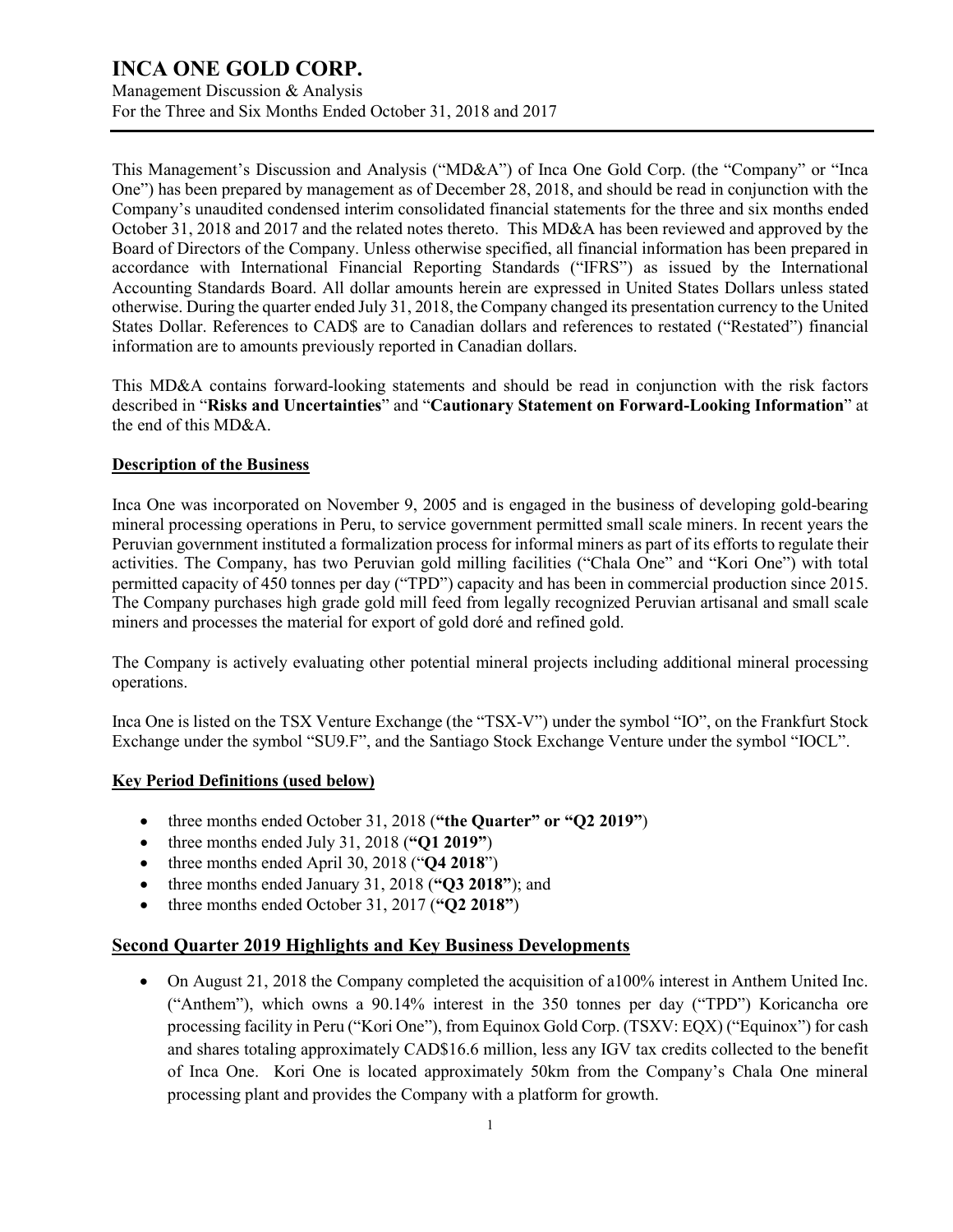Management Discussion & Analysis For the Three and Six Months Ended October 31, 2018 and 2017

- As a result of the acquisition of Anthem, the Company realized costs synergies of approximately \$75,000/month, related to the consolidation of its mineral purchasing teams, centralized desorption and reduction of senior management salaries and overhead in Lima.
- During Q2 2019, the Company processed a record 187 TPD which lead to revenues of \$8,939,622, total tonnes processed of 15,264 and gold sales of 7,118 ounces.
- During Q2 2019, the Company invested \$0.3 million in capital improvements at its Chala One and Kori One plants. The improvements included \$0.1 million to expand the Kori One tailings pond, \$0.1 million for mobile equipment and \$0.1 million in plant and production improvements.

| <b>Quarter over Quarter</b><br>highlights                   | Q2<br>$2019^{(2)}$ | Q1<br>2019 | Q <sub>4</sub><br>2018 | Q3<br>2018 | Q <sub>2</sub><br>2018 | Variance<br>$\frac{0}{0}$<br>Q2 2019<br>to Q1<br>2019 | Variance<br>$\frac{0}{0}$<br>Q2 2019<br>to Q2<br>2018 |
|-------------------------------------------------------------|--------------------|------------|------------------------|------------|------------------------|-------------------------------------------------------|-------------------------------------------------------|
| Tonnes processed in COGS (t)                                | 14,631             | 8,056      | 6,416                  | 5,316      | 6,094                  | 82%                                                   | 140%                                                  |
| Tonnes processed in period (t)                              | 15,264             | 9,404      | 6,699                  | 5,254      | 5,965                  | 62%                                                   | 156%                                                  |
| Average daily processing<br>volume (t)                      | 186.8              | 102.2      | 78.4                   | 61.5       | 64.8                   | 83%                                                   | 81%                                                   |
| Mineral grade processed (oz/t<br>gold)                      | 0.54               | 0.51       | 0.53                   | 0.48       | 0.54                   | 6%                                                    | $0\%$                                                 |
| Gold sold (equivalent) (oz)                                 | 7,409              | 4,324      | 2,658                  | 2,290      | 2,846                  | 71%                                                   | 160%                                                  |
| Gold sold (oz)                                              | 7,118              | 4,250      | 2,587                  | 2,226      | 2,782                  | 67%                                                   | 156%                                                  |
| Silver sold (oz)                                            | 24,198             | 6,491      | 5,664                  | 4,901      | 4,853                  | 273%                                                  | 399%                                                  |
| Sales revenue $(\$)$ <sup>(1)</sup>                         | 8,939,622          | 5,645,321  | 3,533,048              | 2,947,100  | 3,686,942              | 58%                                                   | 142%                                                  |
| Cost of goods sold ("COGS")<br>$($ \$) $^{(1)}$             | 8,703,606          | 5,217,138  | 3,610,453              | 3,113,563  | 3,643,592              | 67%                                                   | 139%                                                  |
| Gross operating margin<br>$\frac{\text{(deficit)} (\$)}{)}$ | 236,016            | 428,183    | (77, 405)              | (166, 463) | 43,350                 | (45%)                                                 | 444%                                                  |
| Revenue per tonne $(\$)$ <sup>(1)</sup>                     | 611                | 701        | 551                    | 554        | 605                    | (13%)                                                 | $1\%$                                                 |
| Cost per tonne $(\$)$                                       | 595                | 648        | 563                    | 586        | 598                    | (8%)                                                  | $(1\%)$                                               |
| Gross margin per tonne (\$)                                 | 16                 | 53         | (12)                   | (31)       | 7                      | (71%)                                                 | 129%                                                  |
| Average gold price per oz sold<br>$(\$)$                    | 1,207              | 1,306      | 1,329                  | 1,287      | 1,295                  | (8%)                                                  | (7%)                                                  |
| Cost per oz sold (\$)                                       | 1,175              | 1,207      | 1,358                  | 1,360      | 1,280                  | (3%)                                                  | (8%)                                                  |
| Gross margin per oz sold $(\$)$                             | 32                 | 99         | (29)                   | (73)       | 15                     | (68%)                                                 | 113%                                                  |
| Average London Close price<br>$(\$\)$                       | 1,205              | 1,274      | 1,330                  | 1,295      | 1,292                  | (5%)                                                  | (7%)                                                  |

### **Operational Highlights - Consolidated**

(1) Amounts prior to Q1 2019 have been Restated to United States dollars.

(2) All amounts in Q2 2019 include amounts of Kori One for the period of August 21 to October 31, 2018 on a 100% basis.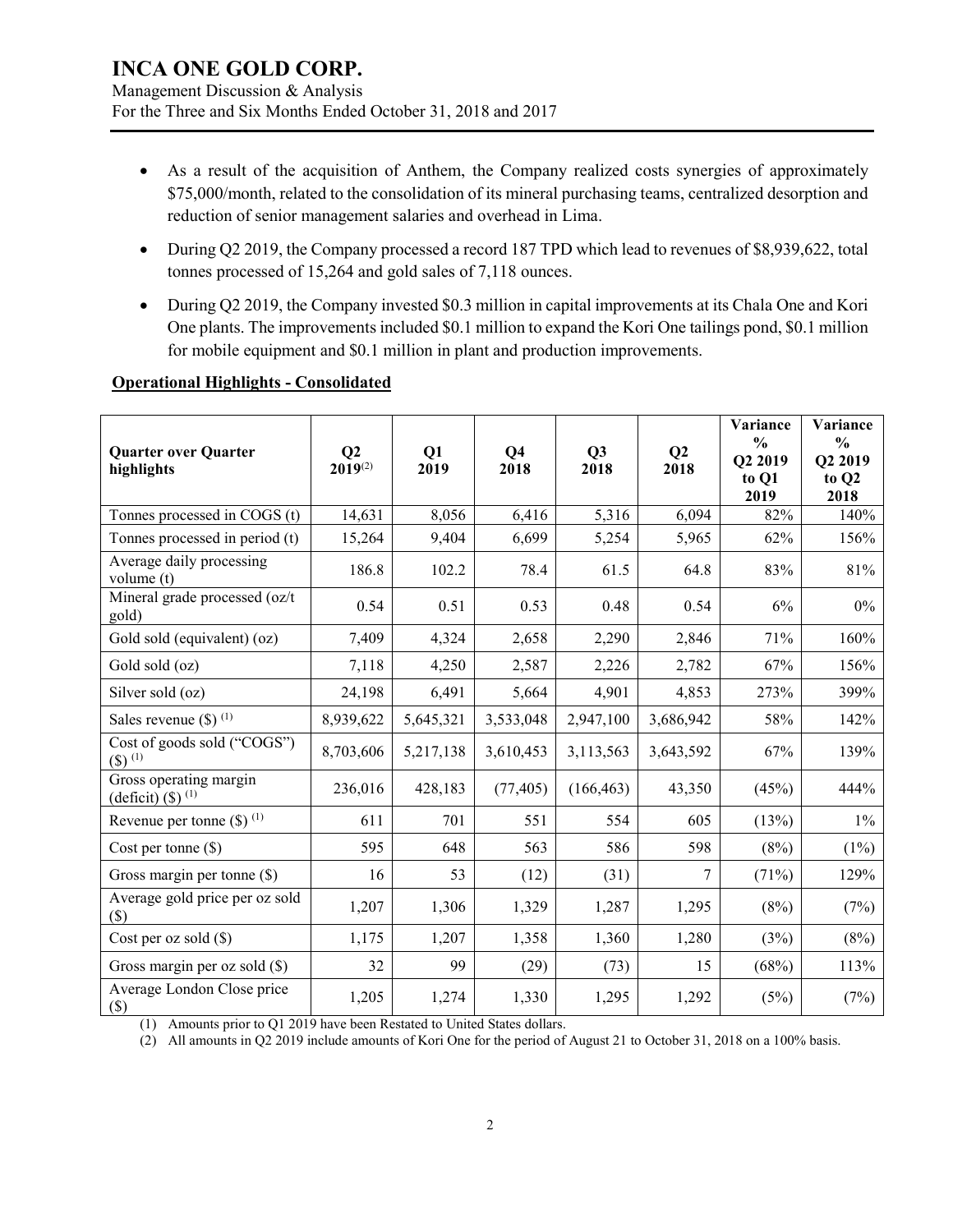Management Discussion & Analysis For the Three and Six Months Ended October 31, 2018 and 2017

#### **Acquisition of the Koricancha Processing Facility in Peru**

On August 21<sup>st</sup>, 2018 the Company completed the acquisition of a 100% ownership of Anthem United Inc., which owns a 90.14% interest in the 350 TPD Kori One ore processing facility in Peru, from Equinox for cash and shares totaling approximately CAD\$16.6 million, less any IGV tax credits collected to the benefit of Inca One. Kori One is located approximately 50km from the Company's Chala One mineral processing plant and provides the Company with a platform for growth.

Under the terms of the Purchase Agreement, Inca One acquired a 90.14% ownership of Kori One (the "Transaction") from Equinox and certain minority shareholders and terminated a 3.5% gold stream that was previously payable by Kori One for total consideration as follows:

- CAD\$6 million was paid by the issuance of 110,050,225 common shares of Inca One ("Inca One Shares") on completion of the Purchase Agreement at a deemed price of CAD\$0.055 per common share, of which 51,269,708 Inca One Shares were issued to Equinox, 51,269,708 Inca One Shares were issued to SA Targeted Investing Corp. ("SATIC") a subsidiary of Sandstorm Gold Ltd. (TSX: SAND) in consideration for the termination of the gold stream and the remaining Inca One Shares were issued to certain minority shareholders who hold an interest in Kori One. Equinox and SATIC acquired the Inca One shares for investment purposes only.
- CAD\$7.5 million payable to Equinox in three equal payments of CAD\$2.5 million on the first, second and third anniversaries of the completion of the Purchase Agreement to be paid in cash or Inca One Shares at the discretion of Inca One, based on the higher of CAD\$0.065 per share and the preceding 20-day volume weighted average price of Inca One Shares, subject to Equinox's ownership of Inca One Shares not exceeding 19.99% of the outstanding Inca One Shares (the "Equinox Ownership Limit").
- CAD\$1.5 million payment to Equinox in cash on the second anniversary of the completion of the Purchase Agreement.
- Payment in cash to Equinox on or before the third anniversary of the completion of the Purchase Agreement for the difference between the amount of working capital at closing and \$3 million and certain payments related to outstanding value-added taxes receivable by Kori One, subject to receipt.
- As part of the Transaction, the Company acquired approximately \$4.2 million in historical IGV related to the construction of Koricancha and has agreed to pay Equinox for 50% of amounts collected less costs to collect, the remainder of which is for the benefit of the Company. The collectability of this historical IGV is uncertain and the Company has estimated its fair value to be approximately \$0.39 million.

In connection with the Transaction, Equinox is entitled to one seat on the Company's Board of Directors and an equity participation right equal to their ownership so long as they hold in excess of 9.9% of Inca One's outstanding shares. Inca One also granted Equinox security over the non-interest bearing deferred payments by way of a pledge of the shares of Anthem.

Kori One is a custom built, fully operational, industrial gold ore processing facility featuring a fully integrated carbon-in-leach gold circuit which is strategically situated in the Arequipa region of Peru. It is located at sea level, fully serviced by excellent infrastructure just 10 minutes from the Pan American Highway, within the Nazca-Ocona gold belt in Southern Peru. It is permitted for 350 TPD. Kori One was first commissioned in July 2015 and achieved commercial production on October 1, 2015. It has been servicing the small-scale mining sector of Peru for three years and has a stockpile of material currently being processed.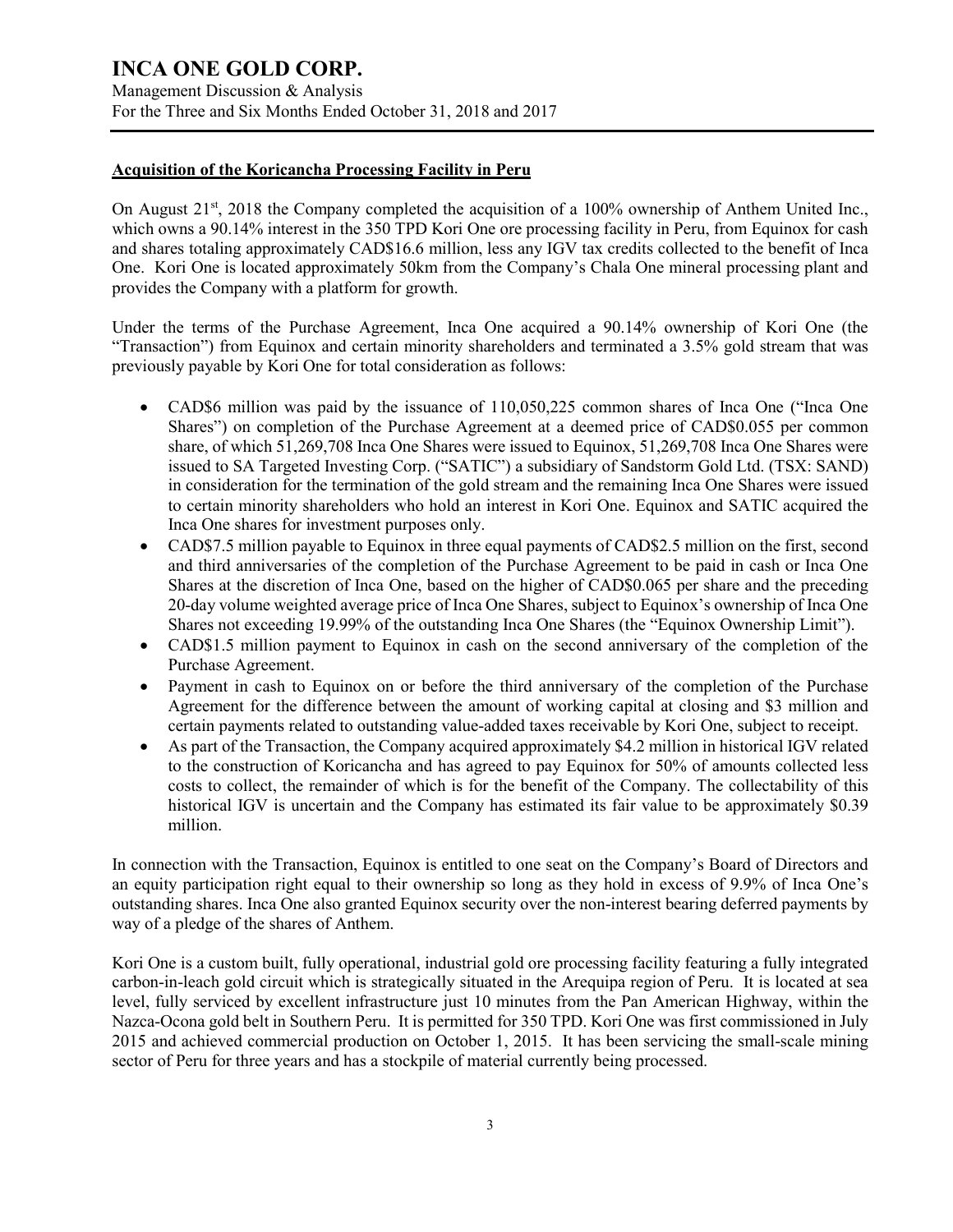Management Discussion & Analysis For the Three and Six Months Ended October 31, 2018 and 2017

# **Future Outlook**

With the Acquisition of Anthem complete, the Company now has a platform for growth with 450 TPD of permitted capacity, establishing itself as the largest publicly listed gold processing company in Peru with respect to permitted capacity. Chala One continues to operate at or near it's permitted capacity of 100 TPD and the Company believes that it has the working capital, at current gold prices, to operate Kori One profitably at approximately 100 to 150 TPD.

Upon taking control of the day to day management of Kori One in late August, the Company rolled out a new pricing program to align Kori One mineral purchasing with that of Chala One. The Company believes that the new pricing program at Kori One has created a solid and profitable supplier base from which to grow. Additionally, as it relates to mineral purchasing, several mineral suppliers from both plants have been rerouted to the other in order to minimize transportation and logistic costs and maximize delivery efficiency. The Company's mineral purchasing team has a detailed plan for ramping up production at Kori One to 100 to 150 TPD within three to six months.

With the addition of Kori One, the Company has identified many opportunities for cost savings and synergies and during Q2 2019, the Company commenced the execution of its plan, focusing on the following areas:

- Consolidation of its mineral purchasing teams and the elimination of its redundant satellite offices and rental vehicles.
- Desorption of Kori One's loaded carbon at Chala One's desorption facilities.
- Members of the Kori One senior management team have stepped down and left the Company, making way for the Chala One team to take control.
- Consolidation of the corporate offices in Lima.

The benefit of these cost savings and synergies is estimated to be approximately \$75,000 per month. Most of which have not been fully reflected in Q2 2019 financial statements but should come to fruition in Q3 2019.

Subsequent to the end of Q2 2019 the Company also purchased a loader and two trucks for transporting mineral and supplies, which will reduce the monthly operating cost at Kori One by approximately \$35,000. There are other opportunities and potential for centralized purchasing and tax restructuring.

In addition to the cost savings and synergies, the Company believes that having Equinox as a new significant and supportive long-term shareholder will enhance Inca One's scale and capital markets profile. Equinox is a leader in the mining space and now holds 19.99% of the common shares of the Company

The combined working capital of the Company, is in excess of \$3 million. The Company believes that this will allow the combined companies to maintain production of 200 to 250 TPD at current gold prices and at the same time allow for organic growth. The Company is confident that with both Chala One and Kori One operations it should be able to achieve ongoing profitability in fiscal 2019.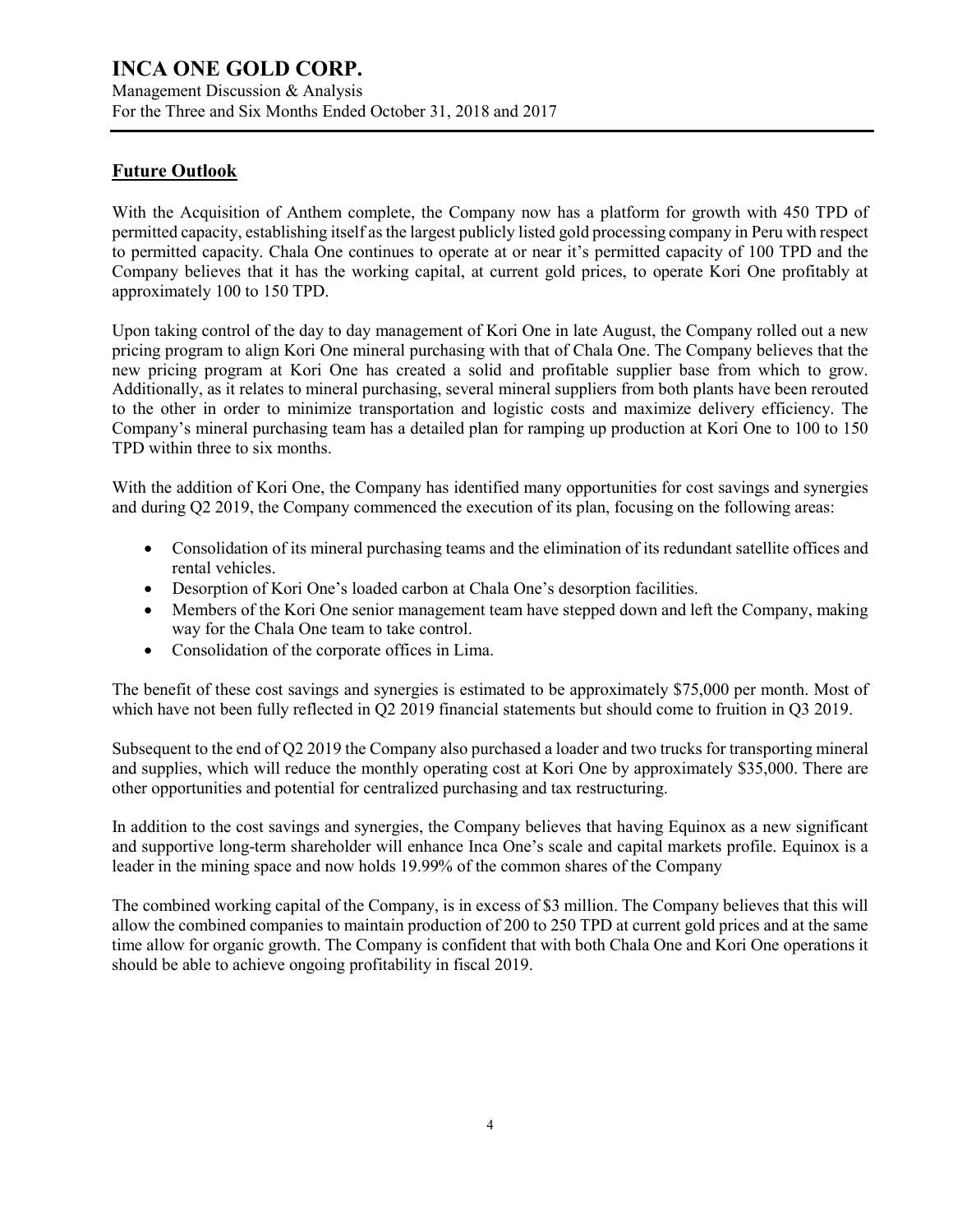### **Selected Quarterly and Annual Information**

The following selected financial data with respect to the Company's financial condition and results of operations has been derived from the unaudited condensed interim consolidated financial statements of the Company for the three months ended October 31, 2018 and July 31, 2018 and from the restated audited consolidated financial statements for the year ended April 30, 2018 as applicable. The selected financial data should be read in conjunction with those financial statements and the notes thereto.

|                                        | Three months ended |             |                |  |
|----------------------------------------|--------------------|-------------|----------------|--|
|                                        | October 31,        | July31,     | April 30, 2018 |  |
|                                        | 2018               | 2018        | Restated       |  |
|                                        | S                  | \$.         |                |  |
| Revenue                                | 8,939,622          | 5,645,321   | 3,533,048      |  |
| Cost of goods sold                     | (8,703,606)        | (5,217,138) | (3,610,453)    |  |
| Gross margin (deficit)                 | 236,016            | 428,183     | (77, 405)      |  |
| Finance and other expense, net         | (421, 946)         | (96, 682)   | (141,065)      |  |
| Restructuring gain (loss)              |                    |             | (165, 534)     |  |
| Net loss for the period                | (1,132,371)        | (186, 479)  | (1,112,921)    |  |
| Net loss per share (basic and diluted) | 0.00               | (0.00)      | (0.01)         |  |
| Other comprehensive income (loss)      | (1, 125, 924)      | (129, 891)  | (1,019,746)    |  |

|                             | Three months ended                       |           |           |  |
|-----------------------------|------------------------------------------|-----------|-----------|--|
|                             | April 30, 2018<br>October 31,<br>July31, |           |           |  |
|                             | 2018                                     | 2018      | Restated  |  |
|                             |                                          |           |           |  |
| Total assets                | 21,094,908                               | 8,597,041 | 9,468,09  |  |
| Total current liabilities   | 5,442,586                                | 2,784,438 | 3,485,635 |  |
| Total long term liabilities | 8,337,432                                | 2,713,920 | 2,788,264 |  |

The following table sets out selected quarterly financial data from the Company's unaudited quarterly financial statements for the last eight quarters.

| <b>Quarter ended</b>            | <b>Working</b><br>capital<br>(deficiency) | <b>Total assets</b> | Long term<br><b>liabilities</b> | <b>Net loss</b> | <b>Basic loss</b><br>per share |
|---------------------------------|-------------------------------------------|---------------------|---------------------------------|-----------------|--------------------------------|
|                                 | S                                         | S                   | \$                              | S               |                                |
| <b>October 31, 2018</b>         | 3,010,284                                 | 21,094,908          | 8,337,432                       | (1,132,371)     | (0.00)                         |
| July 31, 2018                   | 727,893                                   | 8,597,041           | 2,713,920                       | (186, 479)      | (0.00)                         |
| April 30, 2018 <sup>(1)</sup>   | 776,225                                   | 9,468,096           | 2,788,264                       | (1,112,921)     | (0.01)                         |
| January 31, 2018 <sup>(1)</sup> | (578, 013)                                | 8,976,399           | 1,511,505                       | (879, 833)      | (0.01)                         |
| October 31, 2017 $(1)$          | (1,604,808)                               | 7,858,765           | 1,394,355                       | (742, 652)      | (0.01)                         |
| July 31, 2017 $(1)$             | 528,351                                   | 7,949,362           | 3,499,863                       | (435, 187)      | (0.01)                         |
| April 30, 2017 <sup>(1)</sup>   | 220,383                                   | 7,060,394           | 3,263,980                       | (706, 915)      | (0.01)                         |
| January 31, 2017 <sup>(1)</sup> | 358,848                                   | 7,312,185           | 1,977,881                       | (1,325,240)     | (0.02)                         |

(1) Amounts previous to Q1 2019 have been Restated to United States dollars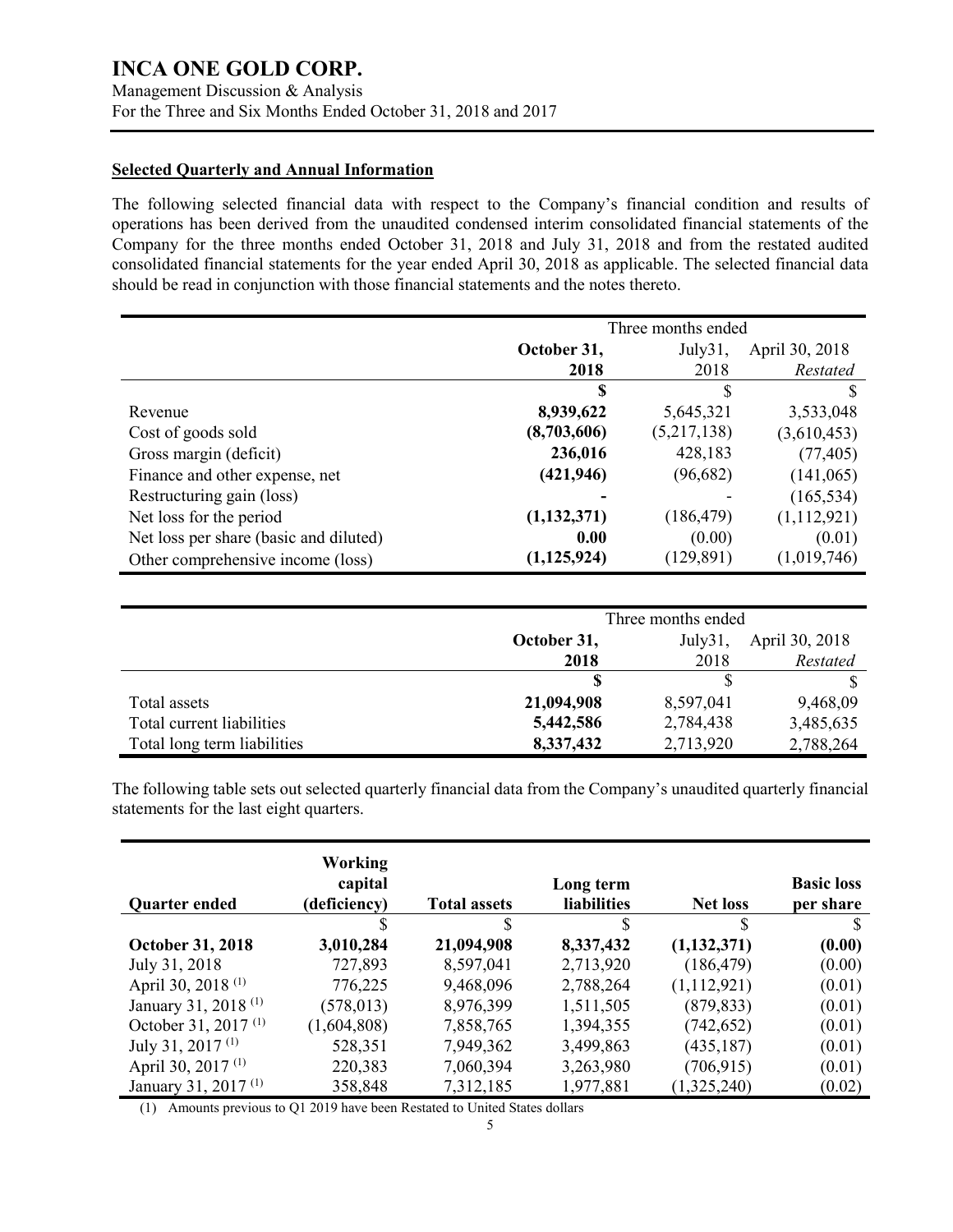## **Results of Operations**

#### **Three months ended October 31, 2018 compared to three months ended October 31, 2017**

Revenue for Q2 2019 was \$8.9 million (Q2 2018 - \$3.7 million) and cost of goods sold was \$8.7 million (Q2 2018 – \$3.6 million) resulting in a gross operating margin of \$0.2 million (Q2 2018 – \$0.04 million). The gross operating margin improved mainly due to the increase of tonnes processed to 14,631 when compared to 6,094 tonnes processed in Q2 2018 which resulted gross margin per ton of \$16, an increase of \$9 per ton compared to the \$7 per ton in Q2 2018. The increase in gross margin was offset by a reduction in the average gold price to \$1,205 per ounce in Q2 2019 from \$1,292 per ounce in Q1 2018. Additionally, gross margin in Q2 2019 did not reflect the full cost reductions and new pricing structure at Kori One.

During Q2 2019, the Company reported a net loss of \$1.1 million, an increase of \$0.4 million compared to a net loss of \$0.7 million during Q2 2018. This change is partially explained by the combination of the increase in operating margin of \$0.2 million (Q2 2019 operating margin of \$0.2 million compared to Q2 2018 operating deficit of \$0.04 million) and:

- The increase in corporate and administrative expenses of \$0.14 million (Q2 2019 \$0.73 million compared to Q2 2018 - \$0.59 million) which reflects the increase in overhead attributable to Anthem for the period August 21, 2018 to October 31, 2018. The full impact of cost savings and synergies will start to be reflected in the three months ending January 31, 2019.
- The increase in finance expenses by \$0.18 million (Q2 2019 \$0.42 million compared to Q2 2018 \$0.24 million) primarily attributable a fair value adjustment of the Company's financial liabilities.
- One time cost of \$0.22 million in business development expenses related to the acquisition of Anthem.

#### **Six months ended October 31, 2018 compared to six months ended October 31, 2017**

Revenue for YTD Q2 2019 was \$14.6 million (YTD Q2 2018 - \$6.7 million) and cost of goods sold was \$13.9 million (YTD Q2 2018 –  $$6.8$  million) resulting in a gross operating margin of \$0.66 million (YTD Q2 2018 – gross operating deficit of \$0.08 million). The gross operating margin improved mainly due to the increase of 10,882 tonnes processed to 22,687 when compared to 11,805 tonnes processed in YTD Q2 2018 which resulted in the increase in the gross margin per ton of \$36 to \$29 per ton for Q2 2019 when compared to a loss per ton of \$7 for Q2 2018.

During YTD Q2 2019, the Company reported a net loss of \$1.3 million, an increase in loss of \$0.1 million compared to a net loss of \$1.2 million during YTD Q2 2018. This change is partially explained by the combination of the increase in operating margin of \$0.74 million (YTD Q2 2019 operating margin of \$0.66 million compared to YTD Q2 2018 operating deficit of \$0.08 million) and:

- The increase in corporate and administrative expenses of \$0.18 million (YTD Q2 2019 \$1.25 million compared to YTD Q2 2018 - \$1.07 million) which reflects the increase in overhead attributable to Anthem for the period August 21, 2018 to October 31, 2018. The full impact of cost savings and synergies will start to be reflected in the three months ending January 31, 2019.
- The increase in finance expenses by \$0.22 million (Q2 2019 \$0.52 million compared to Q2 2018 \$0.3 million) primarily attributable a fair value adjustment of the Company's financial liabilities.
- One time cost of \$0.22 million in business development expenses related to the acquisition of Anthem.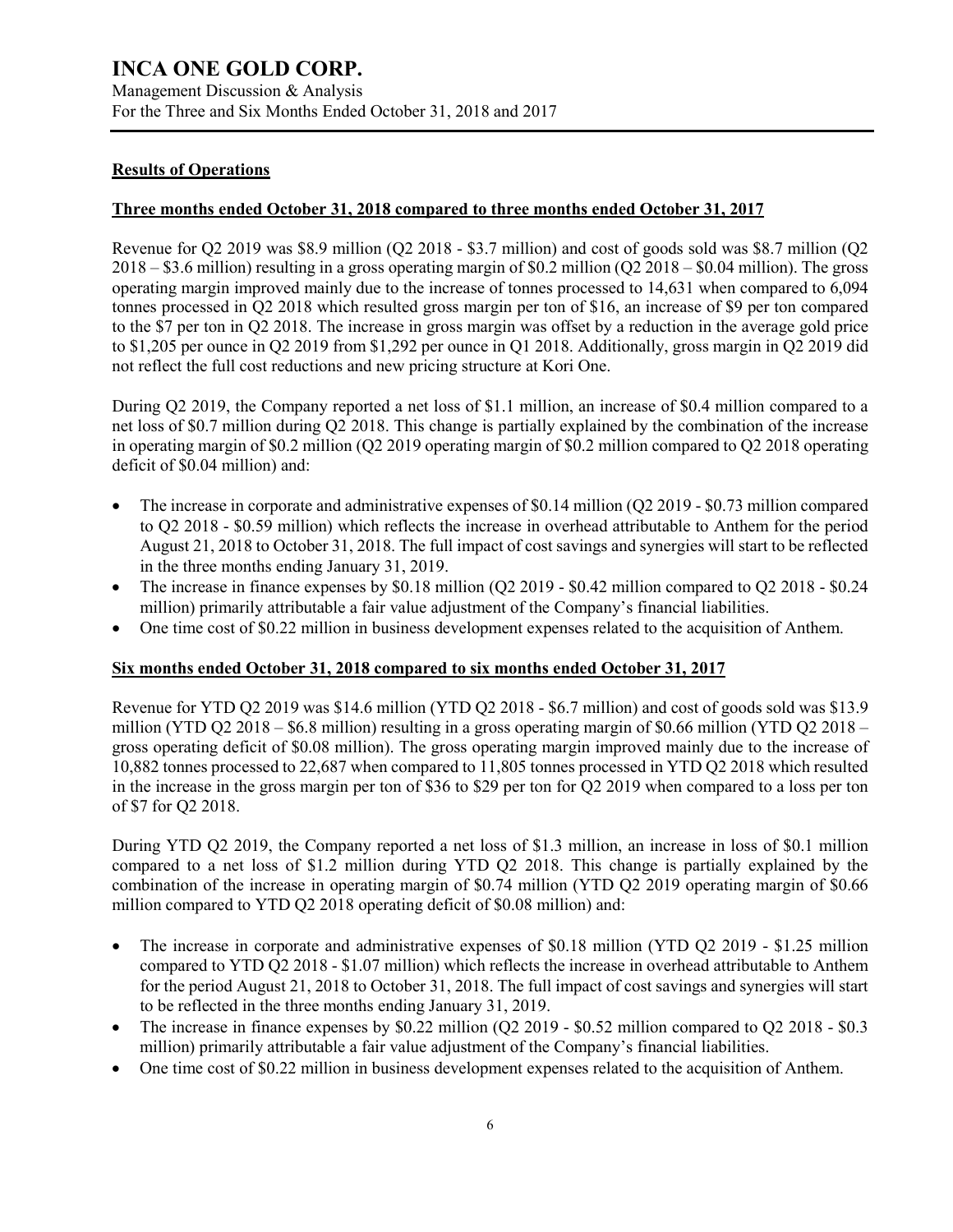Management Discussion & Analysis For the Three and Six Months Ended October 31, 2018 and 2017

#### **Liquidity and Capital Resources**

As at October 31, 2018, the Company has financed its operations and met its capital requirements primarily through operational cash flow re-investment at the Chala One plant and the issuance of capital stock by way of private placements. The Company had cash of \$1.2 million at October 31, 2018, representing a increase of \$1.03 million compared with cash of \$0.7 million at April 30, 2018.

The Company reported working capital of \$3.01 million at October 31, 2018 as compared to a working capital of \$0.7 million at April 30, 2018.

Management intends to fund operating and administration costs and debt and debt service costs over the year with the proceeds from gold doré and refined gold sales at the Company's Chala One and Kori One plants, from debt and equity financing and proceeds from option and warrant exercises. Notwithstanding these proceeds the Company expects to continue to be dependent on its capital resources which are largely determined by the strength of the junior resource markets, by the status of the Company's projects in relation to these markets and by its ability to compete for investor support of its projects.

#### *Debt Restructuring and Debt Settlement*

As a result of the Restructuring and Debt Settlement of CAD\$2.7 million, on March 29, 2018 the Company issued a CAD\$1.6 million secured debenture with a maturity date on September 1, 2021, which bears an interest rate of 11% per annum, and has priority security over the assets of the Company (the "CAD Secured Debenture"). Principal is due on maturity, and the Company is required to make quarterly interest payments commencing on September 1, 2018. Accrued interest of \$0.005 million has been included in accounts payable at October 31, 2018.

On September 7 2018, the Company renegotiated the terms of a \$0.3 million secured debentures extending the term to maturity for an additional 24 months to August 31, 2020. Interest of 11% per annum is payable in six equal installments commencing May 31, 2019. Accrued interest of \$0.02 million has been included in accounts payable at October 31, 2018.

#### Share Issuances

On August 21,2018 the Company issued 110,050,225 shares as consideration for the acquisition of Anthem United Inc.

During the six months ended October 31, 2018, 333,334 common shares were issued for proceeds of \$15,571 on the exercise of 333,334 stock option at \$0.06 per share

#### **Summary of Outstanding Share Data**

As at the date of this MD&A, the Company had 256,810,110 common shares issued outstanding and 13,512,857 share-based options and 90,321,809 warrants outstanding (with exercise prices ranging between CAD\$0.075 and CAD\$3.01 per share). The fully diluted shares outstanding at the date of this MD&A is 360,644,776.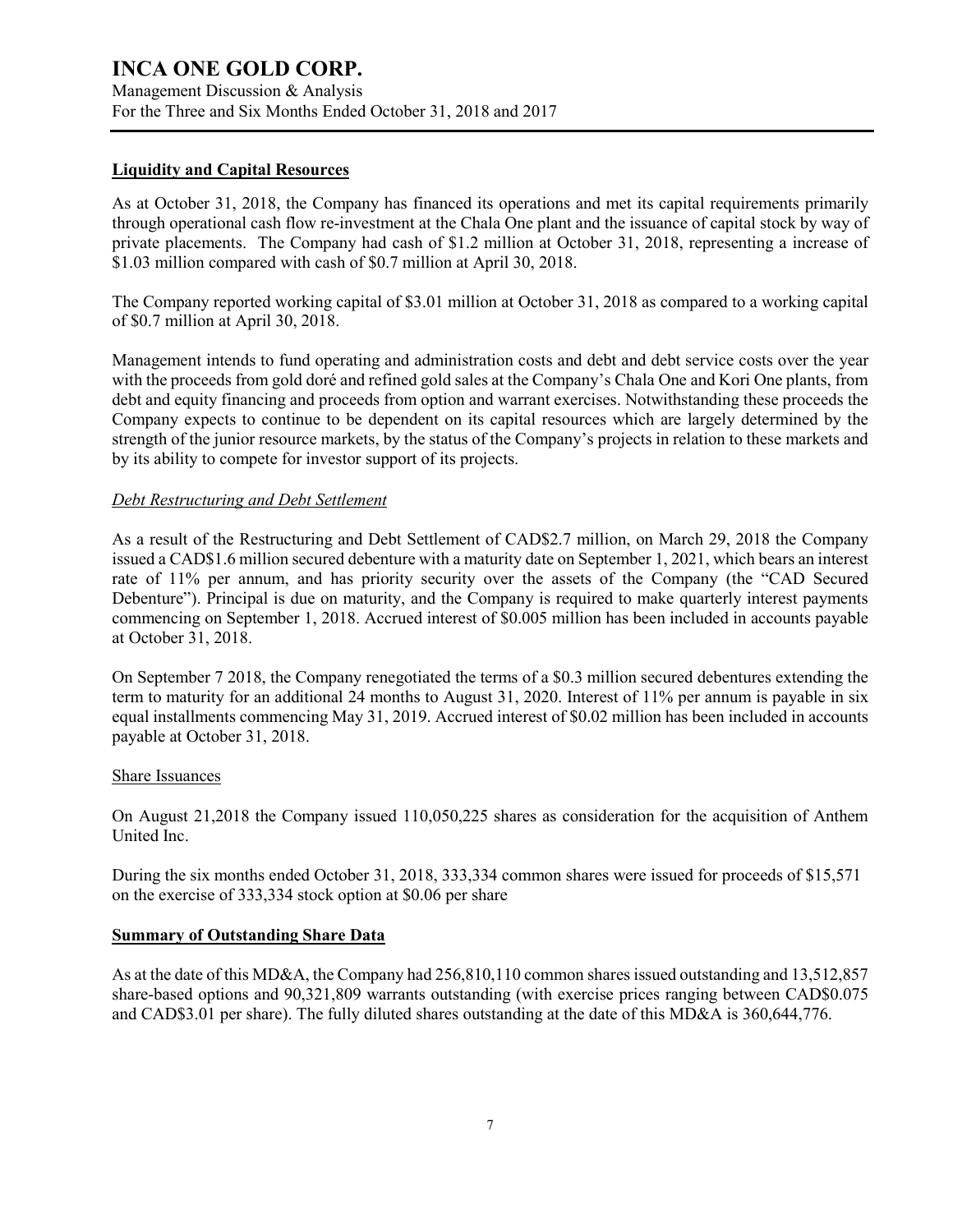### **Transactions with Related Parties**

#### **(a) Related Party Transactions**

The Company's related parties consist of the Company's directors, officers, former officers and companies associated with these individuals including the following:

- A company owned by Edward Kelly, the Company's CEO (also a director).
- A company controlled by Oliver Foeste, the Company's former CFO.
- A company owned by Mark Wright, the Company`s VP Operations & New Projects.

The following expenditures were charged by related parties during the three and six months ended October 31, 2018 and 2017:

|                                          | Three months<br>ended October 31, |         | Six months<br>ended October 31, |         |
|------------------------------------------|-----------------------------------|---------|---------------------------------|---------|
|                                          | 2018                              | 2017    | 2018                            | 2017    |
|                                          |                                   |         |                                 |         |
| Accounting and professional fees         |                                   |         |                                 | 20,058  |
| Management, salaries and consulting fees | 83,864                            | 103,842 | 153,386                         | 164,297 |
| Director fees                            | 7,454                             | 6,525   | 14,900                          | 12,201  |
| Share-based payments                     | 19,166                            | 21,032  | 47,484                          | 21,032  |
| Rent                                     |                                   |         |                                 | 14,237  |
|                                          | 110,485                           | 131,399 | 215,770                         | 231,825 |

Accounting and professional fees were paid to a company controlled by the former CFO. Consulting and management fees were paid to companies controlled by the CEO, former CFO and VP Operations & New Projects. Finance costs on interest bearing debt instruments were paid or accrued to companies controlled by the CEO and to a company controlled by a director. Office rent was paid or accrued to a company controlled by the former CFO.

### **(b) Compensation of Key Management Personnel**

The Company's key management personnel have authority and responsibility for planning, directing and controlling the activities of the Company and includes the Directors, CEO, CFO, former CFO and VP Operations & New Projects. Compensation in respect of services provided by key management consists of consulting and management fees paid to companies controlled by the CEO, former CFO and VP Operations & New Projects, accounting fees paid to companies controlled by a director or company controlled by the former CFO, and by the issue of options. The compensation for key management personnel paid as management, accounting and former CFO fees was for the three and six months ended October 31, 2018 and 2017 as follows: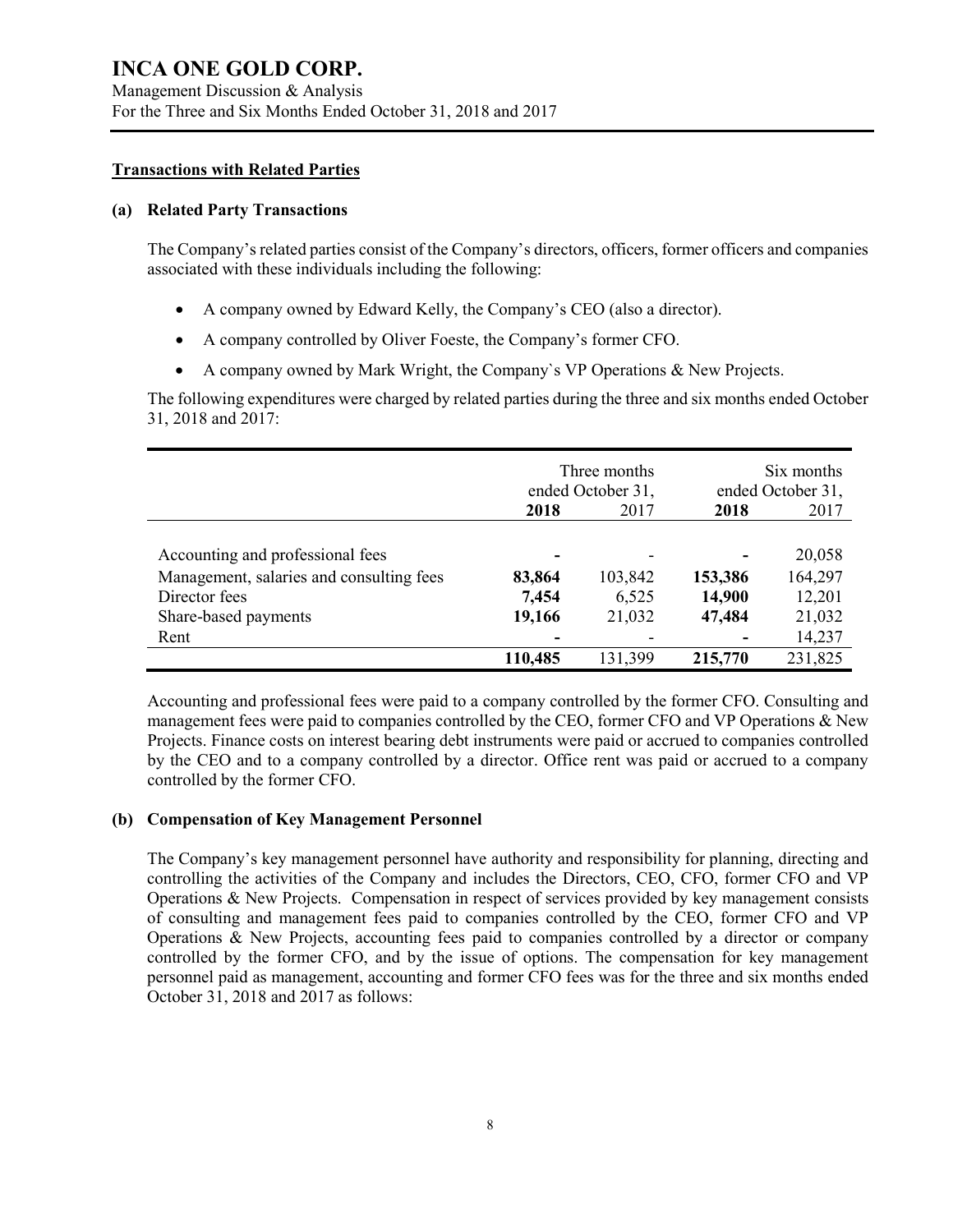Management Discussion & Analysis

For the Three and Six Months Ended October 31, 2018 and 2017

|                      |         | Three months<br>ended October 31, |         | Six months<br>ended October 31, |  |
|----------------------|---------|-----------------------------------|---------|---------------------------------|--|
|                      | 2018    | 2017                              | 2018    | 2017                            |  |
| Management fees      | 45,051  | 77,924                            | 92,060  | 138,379                         |  |
| <b>Salaries</b>      | 37,813  | 25,918                            | 61,636  | 25,918                          |  |
| Share-based payments | 19,166  | 21,032                            | 47,484  | 21,032                          |  |
|                      | 103,030 | 124,874                           | 200,870 | 185,329                         |  |

#### **(c) Related Party Balances**

All related party balances payable, including for business expenses reimbursements, interim advances to the Company, annual bonuses as approved by the board of directors, and for services rendered as at October 31, 2018 are non-interest bearing and payable on demand, and are comprised of \$119,839 (April 30, 2018 - \$121,206) payable to the CEO and a company controlled by the CEO, \$23,176 (April 30, 2018 - \$24,392) payable to the VP Operations & New Projects or a company controlled by the VP Operations & New Projects, \$77,776 (April 30, 2018 - \$85,006) payable to the CFO and \$5,001 receivable, net of \$52,068 payable (April 30, 2018 –  $$20,251$  receivable, net of 38,178 payable) to the Directors or companies controlled by the Directors.

### **Commitments**

In addition to the commitments in connection with the Company's financings, the Company has:

- a three-year rent agreement for its corporate office in Lima, Peru, with a monthly payment of \$3,574 and termination date on July 31, 2021, and
- a five-year rent agreement for its corporate office in Vancouver, Canada with a monthly payment of CAD\$3,726 and termination date on July 31, 2023.

During the three and six months ended October 31, 2018 the Company had commitments through a financial liability to sell approximately 742 ounces of gold doré to a third party, which would be settled at a future date in either cash or through the delivery of gold. At October 31, 2018, the fair value of amount owing under these contracts at the gold spot rate were \$901,493 (April 30, 2018 - \$974,394) and is included in derivative financial liability.

As at October 31 2018 the Company had commitments to sell approximately 825 ounces of gold doré to third parties, which was settled subsequent to October 31, 2018 through the delivery of gold. At October 31, 2018 the fair value of these commitments is \$955,163. Additionally, the Company received advances of \$500,000 to be offset against future sales of gold doré. Both amounts, totaling \$1,455,163 (April 30, 2018 - \$1,064,585) have been included as current deferred revenues.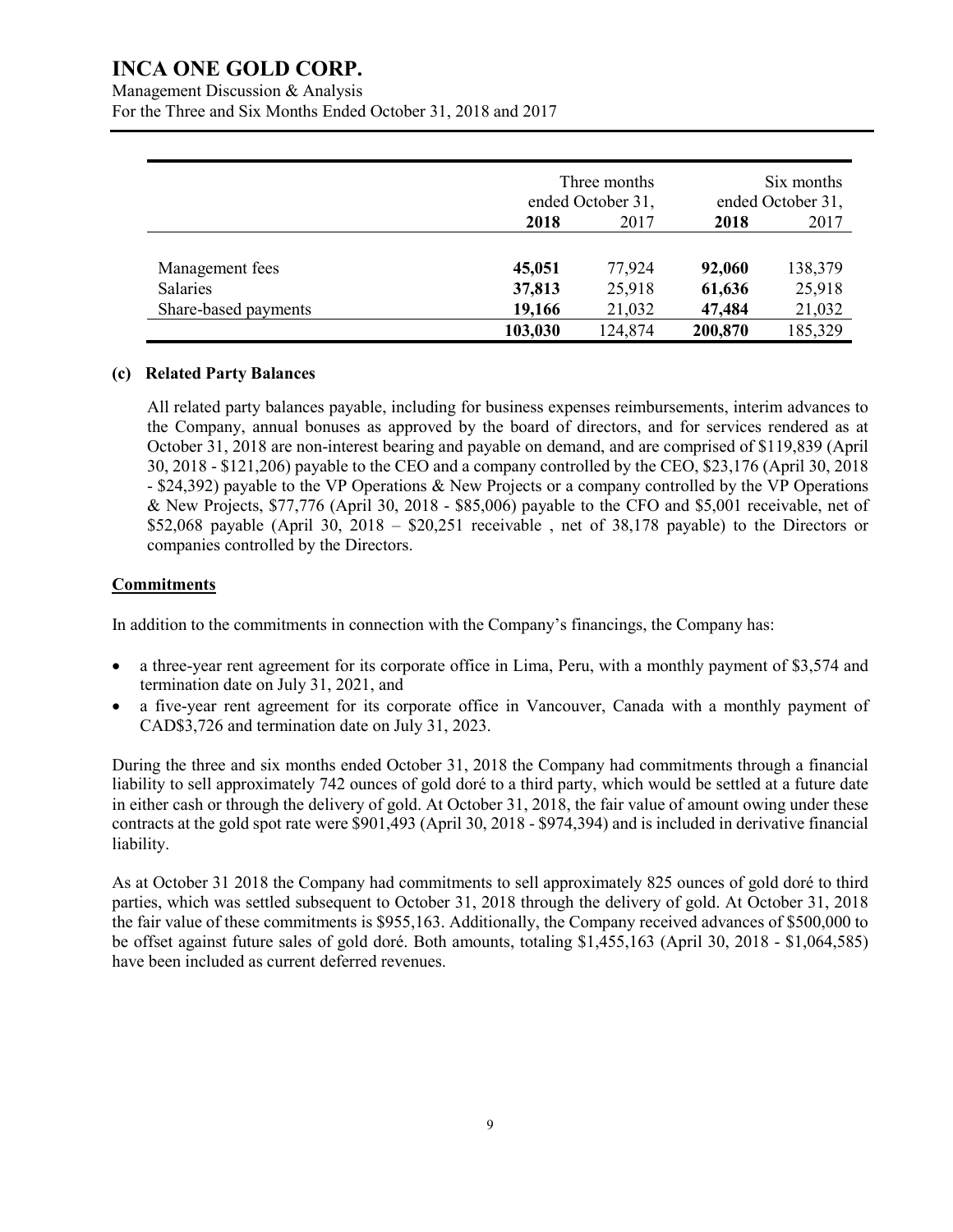|                                                   |              | Within One | One to Five |
|---------------------------------------------------|--------------|------------|-------------|
|                                                   | <b>Total</b> | Year       | Years       |
| <b>Maturity analysis of financial liabilities</b> | \$           | \$         | \$          |
| Accounts payable and accrued liabilities          | 2,186,182    | 2,186,182  |             |
| Mineral notes payable                             | 48,924       | 48,924     |             |
| Secured debentures                                | 1,463,757    |            | 1,463,757   |
| Promissory notes                                  | 6,605,237    | 1,752,317  | 4,852,920   |
|                                                   | 10,304,100   | 3,987,423  | 6,316,677   |
| <b>Commitments</b>                                |              |            |             |
| Office lease rental                               | 273,128      | 76,910     | 196,218     |
| Gold sale deferred revenue                        | 1,455,163    | 1,455,163  |             |
| Derivative financial liability                    | 901,493      |            | 901,493     |
| Asset retirement and reclamation obligations      | 1,119,262    |            | 1,119,262   |
|                                                   | 3,749,046    | 1,530,073  | 2,216,973   |
|                                                   | 14,053,146   | 5,517,496  | 8,533,650   |

A summary of undiscounted liabilities and future operating commitments at October 31, 2018 are as follows:

#### Contingent Debenture

As a result of the 2016 Restructuring and Debt Settlement, the Company issued a \$0.78 million contingent debenture certificate (the "Contingent Debenture"), which only becomes payable on the date that the Company achieves two production milestones including (i) achieving 300 tonnes per day mineral processing capacity in Peru, and (ii) achieving three months of 200 tonnes per day average daily production. Upon re-instatement, the Contingent Debenture will have a 12% annual interest rate paid quarterly in arrears, twelve month term to maturity, certain early redemption features, and a general security agreement will be issued. If the performance milestones are not achieved before August 31, 2026, the Contingent Debenture will be cancelled.

As at October 31, 2018 the value of the contingent debenture was \$nil. However, the first milestone of 300 tonnes per day mineral processing capacity in Peru was achieved on the acquisition of Anthem.

### **Off-Balance Sheet Arrangements**

The Company has not entered into any off-balance sheet arrangements.

### **Critical Accounting Policies and Estimates**

The preparation of the Company's consolidated financial statements in accordance with IAS 1, *Presentation of Financial Statements*, requires management to make certain critical accounting estimates and to exercise judgment that affect the accounting policies and the reported amounts of assets, liabilities and disclosure of contingent assets and liabilities at the date of the consolidated financial statements and reported amounts of revenues and expenses during the reporting period. Estimates and assumptions are continually evaluated based on historical experience and other factors, including expectations of future events that are believed to be reasonable under the circumstances. In the future, actual experience may differ from these estimates and assumptions. Revisions to accounting estimates are recognized in the period in which the estimates are revised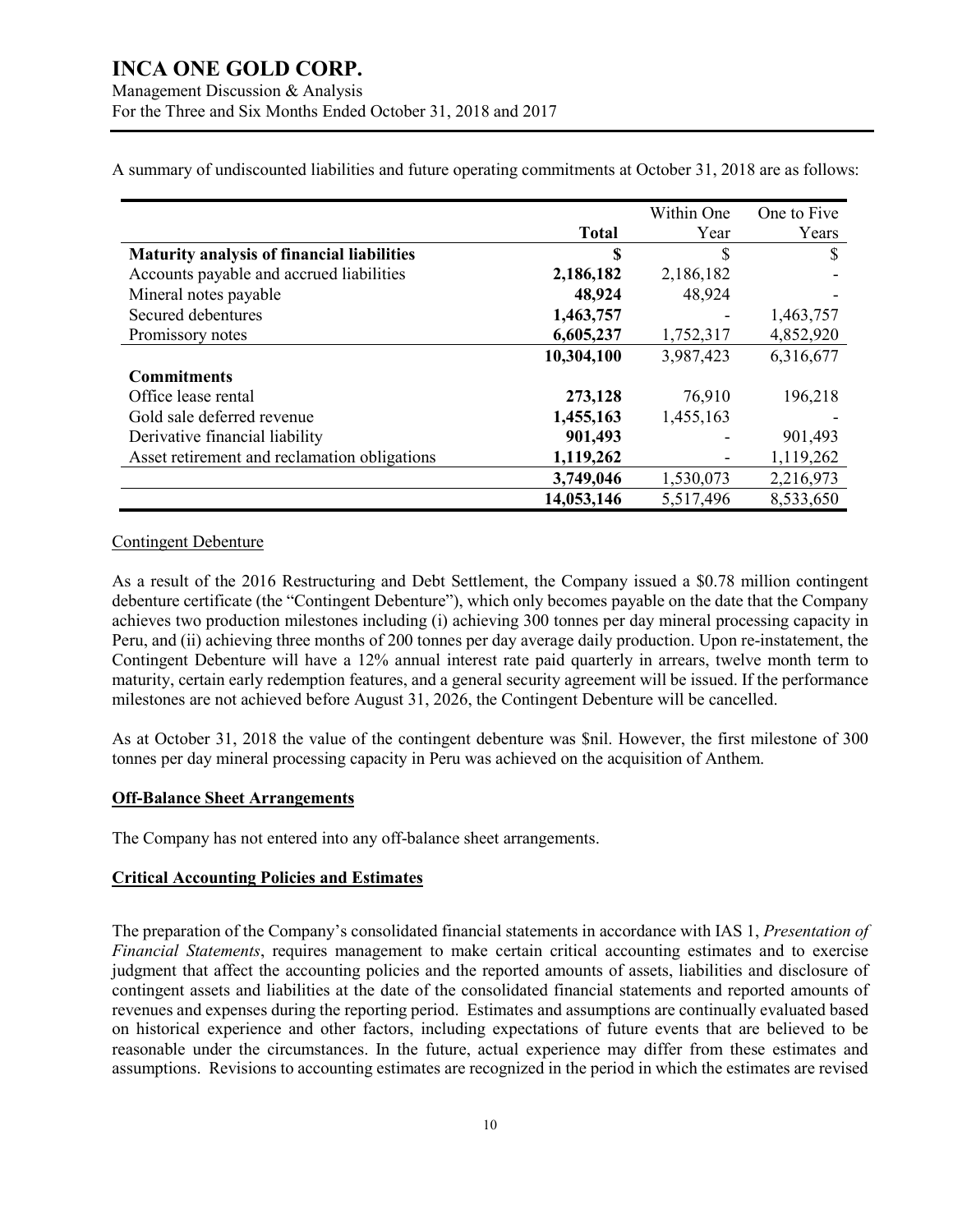Management Discussion & Analysis For the Three and Six Months Ended October 31, 2018 and 2017

and in any future periods affected. Uncertainty about these assumptions and estimates could result in outcomes that require a material adjustment to the carrying amounts of assets or liabilities in future periods.

Significant accounting judgments that Management has made in the process of applying accounting policies which it considers have had the most significant effect on the amounts recognized in the consolidated financial statements include, but are not limited to going concern, title to and economic recoverability and probability of future economic benefits of exploration and evaluation assets, date of commencement of commercial production, and determination of functional currency. Management considers the areas currently requiring a significant degree of estimation and assumption and which have a significant risk of resulting in a material adjustment to the carrying amount of assets and liabilities within the next financial year, to include, but not be limited to, the value attributed to share-based compensation, promissory notes payable, secured debentures and debentures with warrants, marketable securities, long term receivable, asset retirement and reclamation obligation, and deferred taxes.

These accounting policies and estimates are further discussed in the Company's annual audited consolidated financial statements at April 30, 2018 and condensed interim consolidated financial statements at October 31, 2018.

#### **Risks and Uncertainties**

Mineral processing and natural resources exploration, development, and production involve a number of business risks, some of which are beyond the Company's control. These can be categorized as operational, financial and regulatory risks.

#### *Operational Risks:*

The Company continuously monitors and responds to changes in operational risks, such as those noted below, and seeks to adhere to all regulations governing its operations.

Mineral Supply: The Company may not be able to source sufficient mill feed to economically operate both the Chala One and Kori One plants. In particular, the Company currently sources material exclusively from third party sources and faces a competitive marketplace for purchase of supply from Peruvian government-approved mineral sources. Consequently, the Company does not have control over the mineral grade, metallurgical recovery, nor quantities received, noting that the Company mitigates this risk by working with minimum cut-off purchase grades, providing fair terms to their customers, and sourcing material form established suppliers to ensure best efficiency and profitability of its plant operation.

Production Schedules: In relation to the mineral supply risks, no assurances can be provided that production schedules at the Chala Plant, and the related operating margins and cash flows, are achieved, noting that failure to meet these schedules can have an adverse impact on the Company's profitability, results of operations, cash flows, and overall financial conditions.

Qualified Staff: Due to the competitive marketplace, the Company may have difficulty in hiring and retaining skilled employees and contractors to source sufficient mineral feed, operate the Chala Plant effectively (noting the diversity of mill feed received), and effectively administer the Peruvian permitting, compliance, exportation, and regulatory functions.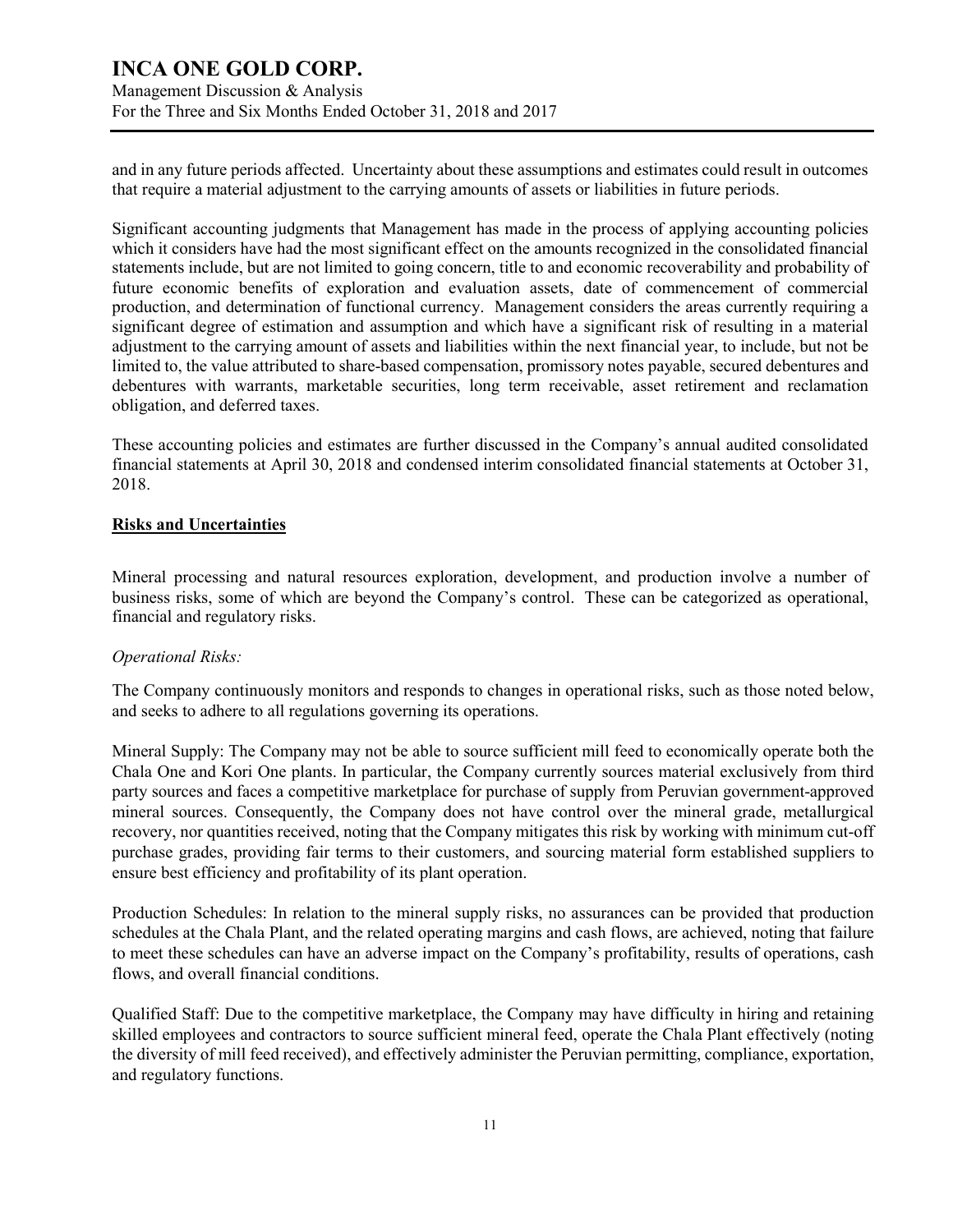Management Discussion & Analysis For the Three and Six Months Ended October 31, 2018 and 2017

Regulations, Permits, and Hazards: The Company must also manage changing governmental laws and regulations, and the Company cannot guarantee title to its properties and permits. The Company must also contend with environmental hazards (including discharge of pollutants or hazardous chemicals), as well as industrial accidents and occupational and health hazards, mechanical failures, the unavailability of materials and equipment, and lack of accessibility to required expertise.

Resource Properties: The Company may not be able to find and develop resource properties economically. In addition, the Company may have to deal with development and mining issues including pit slope failures, unusual or unexpected rock formations, poor or unexpected geological or metallurgical conditions, poor or inadequate ventilation, failure of mine communication systems, poor water conditions, interruptions to gas and electricity supplies, human error and adverse weather conditions.

Acquisitions: There is no assurance that the Company will acquire additional mineral properties and/or processing plants and any acquisitions may expose the Company to new risks, and the mining industry is intensely competitive for the acquisition of new properties and plants.

#### *Financial risks:*

Financial risks include commodity prices, interest rates and fluctuating foreign exchange rates, all of which are beyond the Company's control. Additional financial risks are the Company's ability to raise capital to continue funding its operations.

### *Regulatory risks:*

Regulatory risks include the possible delays in getting regulatory approval to, and permits for, the transactions that the Board of Directors believe to be in the best interest of the Company, and include increased fees for filings, the introduction of ever more complex reporting requirements the cost of which the Company must meet in order to maintain its exchange listing.

#### *Financial Instruments and Risk:*

For a description of the risks faced by the Company with respect to financial instruments, see the Company's unaudited condensed interim consolidated financial statements for the three and six months ended October 31, 2018.

#### **Cautionary Statement on Forward-Looking Information**

This MD&A contains forward-looking statements. All statements, other than statements of historical fact, constitute "forward-looking statements" and include any information that addresses activities, events or developments that the Company believes, expects or anticipates will or may occur in the future including the Company's strategy, plans or future financial or operating performance and other statements that express management's expectations or estimates of future performance.

Forward-looking statements are generally identifiable by the use of the words "may", "will", "should", "continue", "expect", "anticipate", "estimate", "believe", "intend", "plan" or "project" or the negative of these words or other variations on these words or comparable terminology. All such forward-looking information